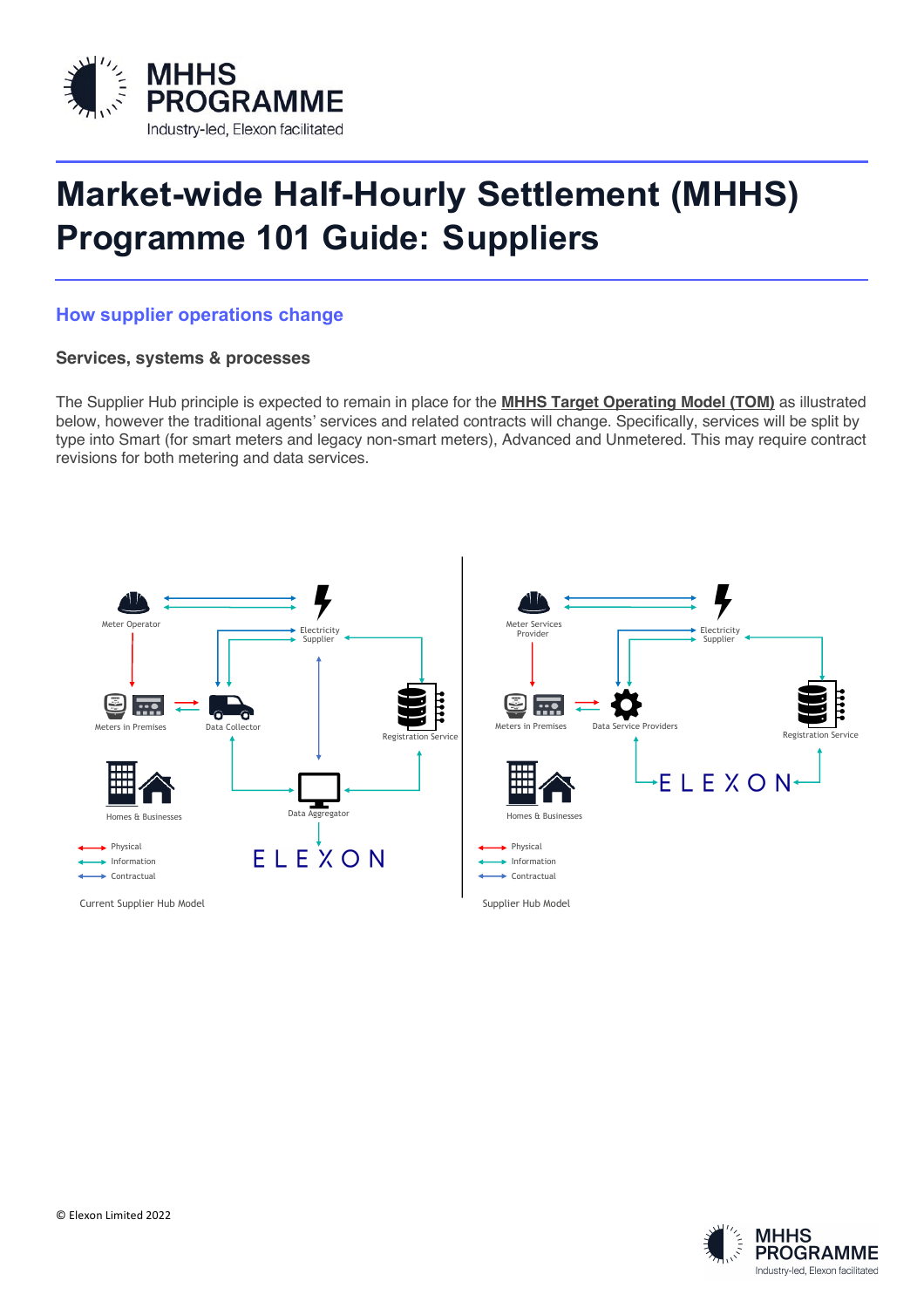

### **Data exchange and volumes**

The MHHS Programme, on behalf of the energy industry, is procuring a new **Event Driven Architecture (EDA) technology platform**, known as the Data Integration Platform (DIP). Suppliers will connect to and interact with the DIP through defined interfaces and messaging platforms, illustrated below. The DIP will not replace all existing Data Transfer Network (DTN) data flows. Therefore, the DTN will continue to be supported alongside the DIP.



This new platform, which is supported by the Supplier Hub principle, will be developed to be capable of scaling to process high volumes of messages in a timely manner. Once the EDA technology has been implemented for Settlements it can be extended to include other industry processes. Access to high quality, well-governed data will be critical to network operators, generators, suppliers, and end-consumers.